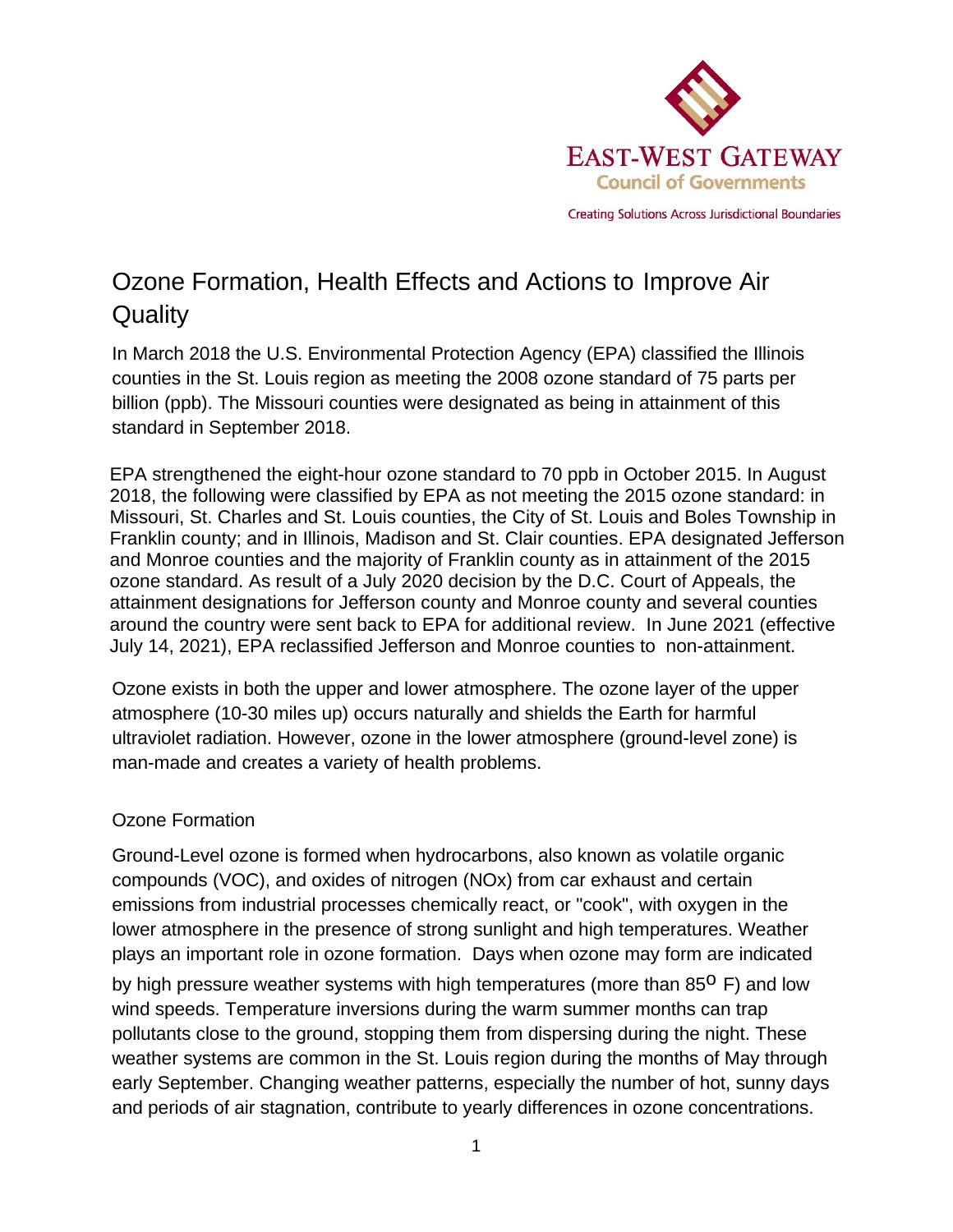| Sources of VOC     |                                                                                                                                                                                                           |
|--------------------|-----------------------------------------------------------------------------------------------------------------------------------------------------------------------------------------------------------|
| Point              | Large stationary sources (manufacturing sites, power plants)                                                                                                                                              |
| Area               | Sources when viewed separately do not have large enough emissions to<br>warrant individual tracking, but in the aggregate may contribute to<br>emissions (dry cleaners, gas stations, printers, painting) |
| Mobile On-<br>Road | Vehicles traveling on public roads                                                                                                                                                                        |
| Mobile Off-        | Aircraft, rail, marine vessels, farm and construction equipment, lawn and                                                                                                                                 |
| Road               | garden equipment and other such machinery                                                                                                                                                                 |

VOCs are emitted from a variety of sources including cars and trucks, chemical plants, oil refineries, factories, other industrial activities, and consumer and commercial products such as paints and solvents. These emissions occur as the result of incomplete combustion of fossil fuels and vapors escaping from volatile organic compounds.

NOx is primarily produced by the combustion of fossil fuels by motor vehicles and coalfired power plants and other industrial utility operations.

## Ozone Health Effects

In large doses, ozone can cause headaches, fatigue, shortness of breath, coughing, wheezing and eye, nose and respiratory tract irritation. It impairs lung function and limits the ability to exercise, especially in the very young and the very old. Prolonged exposure to ozone can aggravate chronic heart disease, chronic respiratory ailments, decrease resistance to infection and trigger asthma attacks.

| People Sensitive to Ozone                           |
|-----------------------------------------------------|
| • Children at play outdoors                         |
| • Adults who work outdoors during the summer months |
| • People with respiratory disease                   |
| • Healthy people who exercise outdoors              |
| • The elderly                                       |
|                                                     |

When the air quality is poor, people should exercise indoors. If they must exercise outdoors, the early morning and evening hours are best. Those suffering from asthma or other respiratory ailments should stay indoors. At the end of this section is a list of things individuals can do to improve air quality.